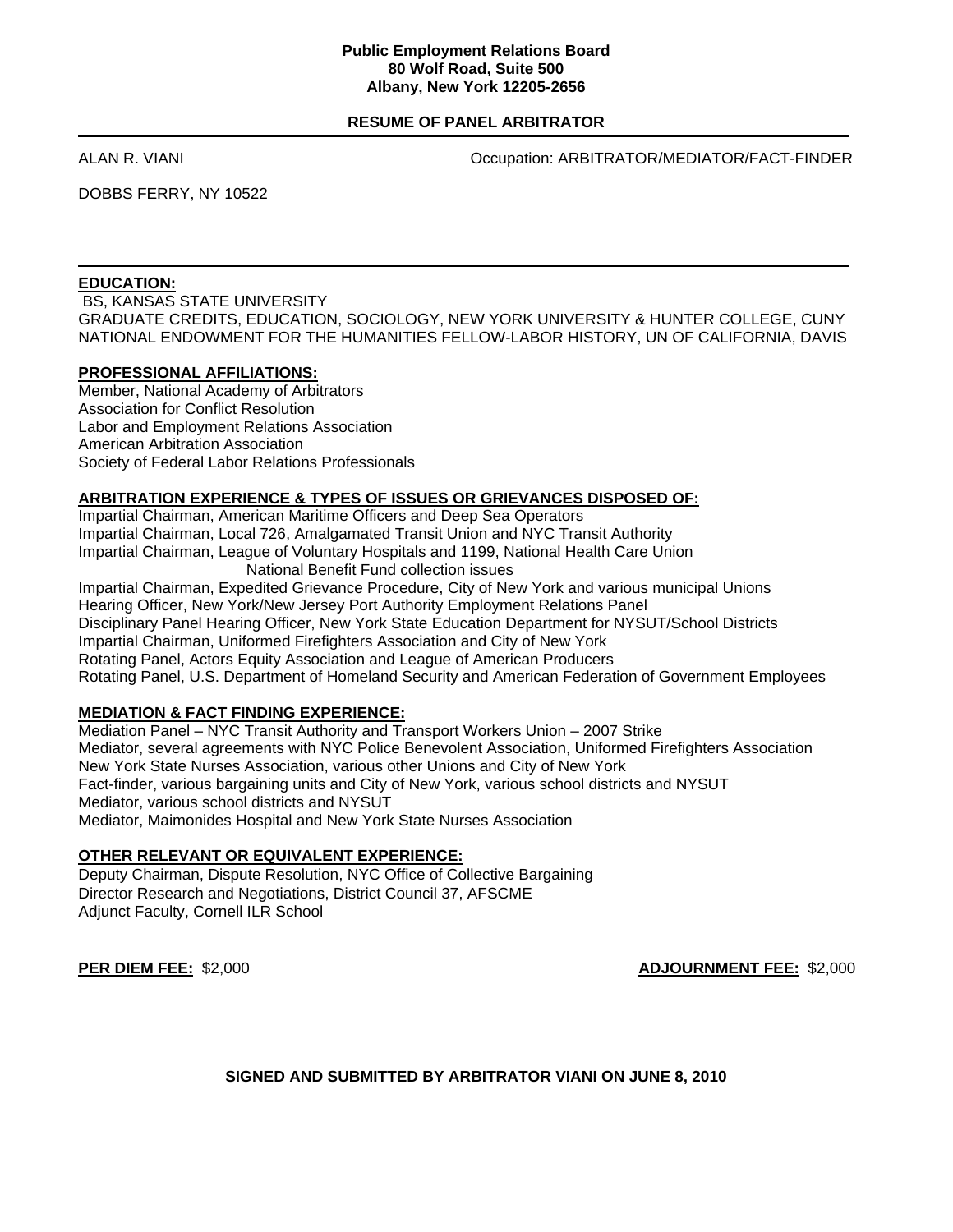#### **Public Employment Relations Board 80 Wolf Road, Suite 500 Albany, New York 12205-2656**

# **BILLING DISCLOSURE STATEMENT**

#### ARBITRATOR'S NAME: **ALAN R. VIANI**

The following is a description of my fees and expenses:

## A) HEARING TIME.

- (1) My per diem is **\$2,000** for each day or any part thereof spent hearing a case.
- (2) If a hearing day exceeds \_\_**7**\_ hours, I charge:
	- \_\_\_\_\_ a second full per diem \_\_\_\_\_ a prorated per diem
	- **X** no additional charge **Witter Contract Contract** cher (describe)
- (3) Additional comments:

## B) STUDY TIME.

- (1) I charge **\$2,000** for each day spent in preparation of the opinion and award.
- (2) This charge \_**\_X\_** will \_\_ will not be prorated for partial days devoted to such preparation.
- (3) Additional comments:

## C) TRAVEL TIME AND EXPENSES.

- (1) When travel time plus hearing time exceeds \_\_\_\_ hours in a calendar day:
	- \_ **X \_** Not applicable (no additional charge)
	- Letter 1 charge as follows (describe):
- (2) I charge for actual, travel-related expenses incurred in connection with the case \_ **X**\_\_YES \_\_\_\_ NO.

Where appropriate, a mileage charge for auto travel will be billed at:

- **\_\_X\_** Prevailing IRS rate \_\_\_\_\_\_\_\_\_\_\_\_\_\_\_\_ Other (describe):
- (3) When the scheduled hearing day(s) requires an overnight stay:
	- **X** There is no charge, other than for lodging and subsistence.
	- \_\_\_ I charge as follows (describe):
- (4) Additional Comments: